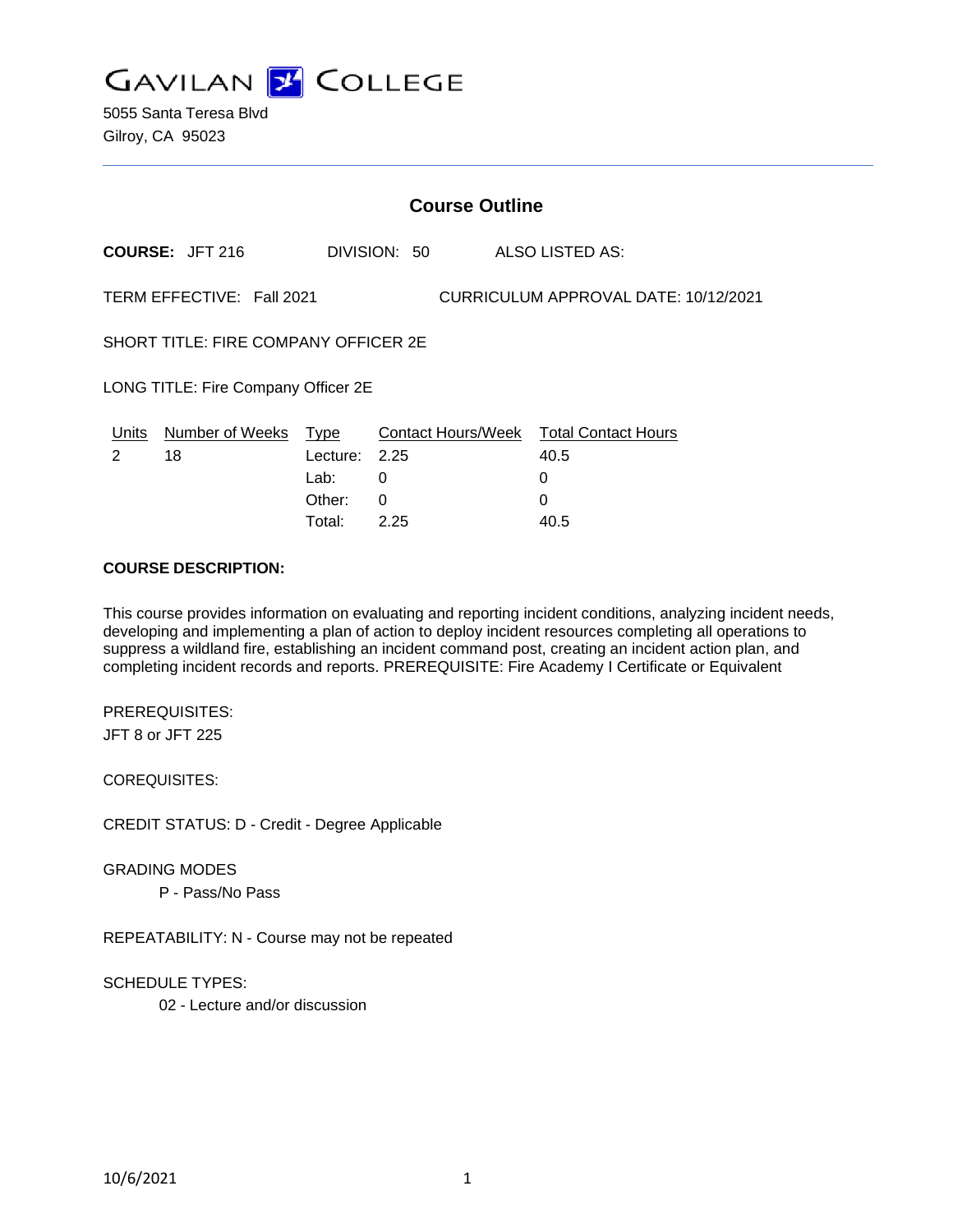## **STUDENT LEARNING OUTCOMES:**

By the end of this course, a student should:

1. Evaluate incident conditions, identifying progress, changes in fuels, topography, weather, fire behavior, personnel safety, and other significant events, and communicating these conditions to the supervisor and to assigned and adjoining personnel.

2. Identify resources needed to suppress a wildland fire, and wildland fire suppression strategies, while taking appropriate suppression actions and ensuring personnel safety.

# **COURSE OBJECTIVES**

1. Students will be able to report incident conditions, analyze incident needs, develop and implement a plan of action to deploy incident resources completing all operations to suppress a wildland fire, establish an incident command post, and create an incident action plan.

## **CONTENT, STUDENT PERFORMANCE OBJECTIVES, OUT-OF-CLASS ASSIGNMENTS**

Curriculum Approval Date: 10/12/2021

Lecture Content

I Officer Certification Process (2 hours)

- 1. Levels of certification in the Fire Officer certification track
- 2. Courses required
- 3. Other requirements for Level I and II
- 4. Capstone task book process
- 5. Certification examination process
- II. Wildland Fire Officer (34 hours)
- A. Obtaining Information from Dispatch
- 1. Agency dispatch procedures
- 2. Response to incidents under different jurisdictional authorities
- 3. Local vs OES resource request
- 4. Planned need, immediate need, and initial attack dispatches
- B. Developing Reports on Conditions
- 1. Initial radio report
- 2. Follow-up report on conditions
- 3. Incident updates (CAN)
- C. Formulating an Incident Action Plan
- 1. Elements of a wildland size-up
- 2. Fire behavior
- 3. Resource availability and capability
- 4. Values at risk
- 5. Incident objectives
- 6. Wildland fire suppression strategies
- 7. Tactical priorities
- 8. ICS 201 Incident Briefing form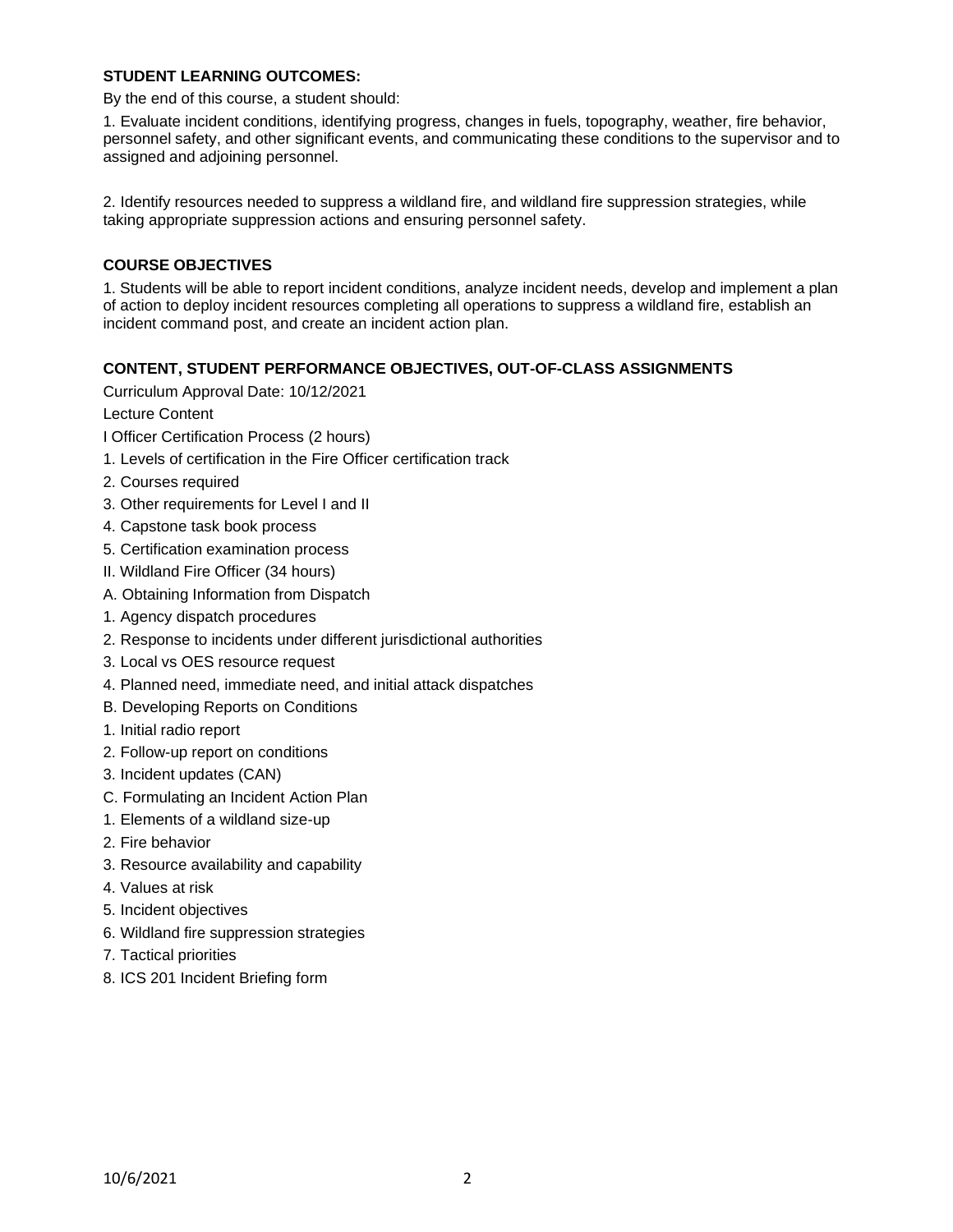- D. Evaluating and Reporting Ongoing Incident Conditions
- 1. Evaluating wildland fire weather, fuels, and topographic information
- 2. Current and predicted fire behavior
- 3. Incident conditions
- E. Establishing an Incident Command Post
- 1. Safety
- 2. Access to incoming resources
- 3. Communications needs
- F. Providing for Emergency Medical Treatment
- 1. Medical Protocols
- 2. Agency accident and illness reporting procedures
- 3. Procedures for using ICS 206 Medical Plan form
- G. Deploying Resources to Suppress a Wildland Fire
- 1. Fireline location and construction techniques
- 2. Firing operations
- 3. Capabilities of firefighting equipment and personnel
- 4. Radio communications capabilities and protocols
- 5. Techniques for deploying the assigned resources
- 6. WUI incident priorities
- 7. WUI tactical actions and guidelines
- H. Updating Supervisors, Crew Members, and Adjoining Personnel
- 1. Hazards and factors
- 2. Methods of communicating pertinent updated information
- I. Analyzing Incident Needs
- 1. Determining resource needs
- 2. AHJ policies and procedures
- J. Providing for Assigned Resources' Needs
- 1. Short and long term needs
- 2. Logistical support and services
- K. Providing Information to the Replacement Incident Commander
- 1. AHJ Policies and procedures for transfer of command
- 2. Information to be communicated during transfer of command
- L. Deploying Resources to Mop Up a Wildland Fire
- 1. Environmental factors
- 2. Resource capability
- 3. Conducting a risk assessment
- M. Completing Wildland Fire Suppression Operations
- 1. AHJ Policies and procedures for demobilization and termination of the incident
- N. Evaluating Assigned Personnel
- 1.Observing
- 2. Evaluating
- 3. Counseling
- 4. Documenting
- 5. Policies and procedures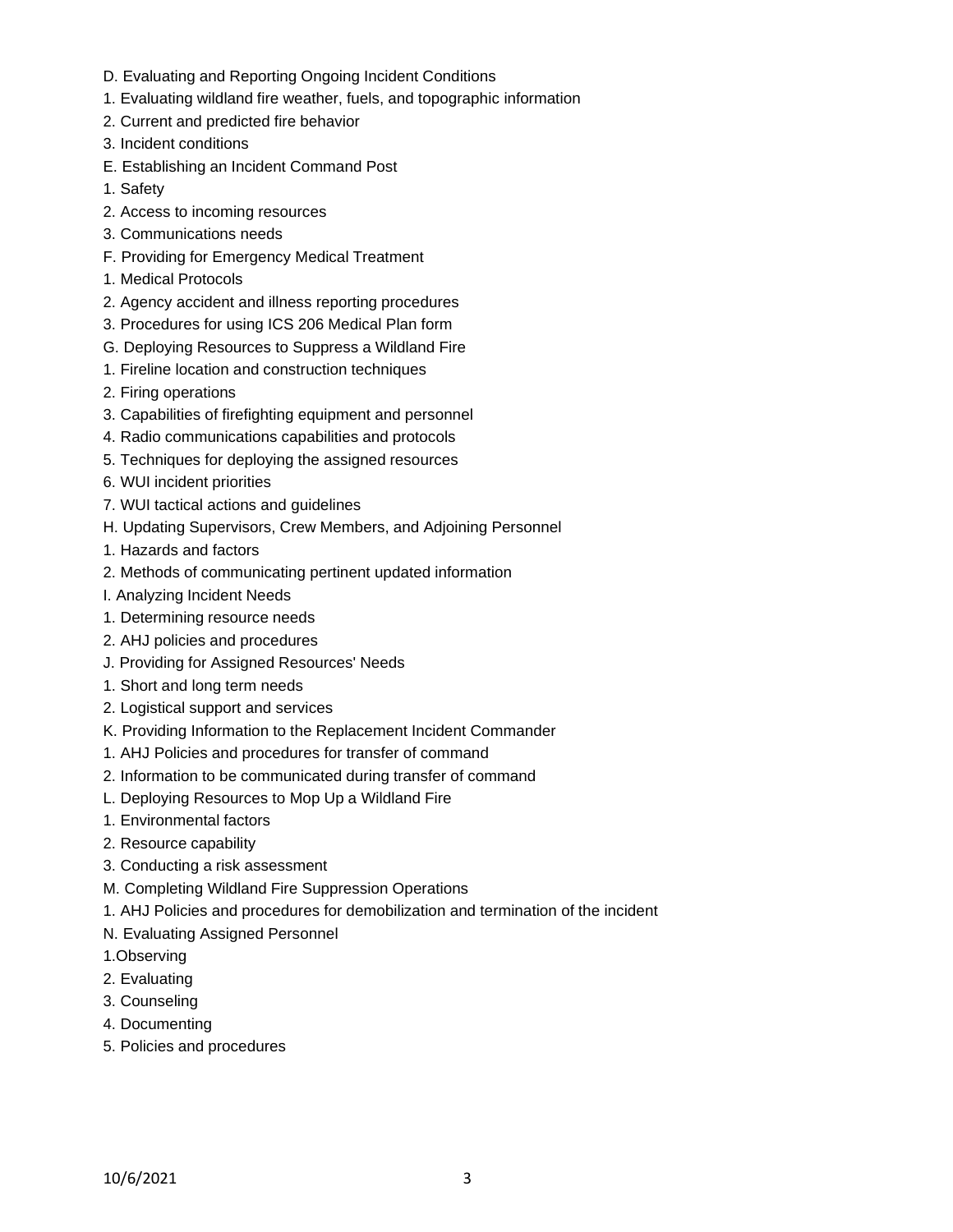- O. Verifying Personnel Qualifications
- 1. Agency qualification standards
- 2. Assessment of personnel qualifications
- P. Evaluating Job Performance
- 1. Procedures for using the ICS 225 Incident Personnel Performance Rating form
- Q. Maintaining Wildland Incident Records
- 1. Agency incident documentation procedures
- R. Completing Personnel Time and Equipment Use Records
- 1. AHJ Policies and procedures
- S. Preparing Final Incident Reports
- 1.AHJ Incident reporting policies and procedures
- T. Responding to Requests for Incident Information
- 1. Agency policies and Procedures for release of incident information
- III. Testing (4 hours)

## **METHODS OF INSTRUCTION:**

Skills Demonstration, Lecture, Scenario Training

# **OUT OF CLASS ASSIGNMENTS:**

Required Outside Hours 80 Assignment Description Reading Assignments

#### **METHODS OF EVALUATION:**

Objective examinations Evaluation Percent 70 Evaluation Description Exam to be graded by SFT instructor. Writing assignments Evaluation Percent 10 Evaluation Description Written reports to be evaluated by a SFT instructor Problem-solving assignments Evaluation Percent 20 Evaluation Description At the end of this topic, a student, given one or more of the following: a fire scene or photographs of a wildland fire, diagrams, pertinent data, or sketches, will be able to communicate with supervisors, crew members, and adjoining personnel, keeping them updated on progress, changes in conditions, fire behavior, and other significant events. To be evaluated by a SFT instructor.